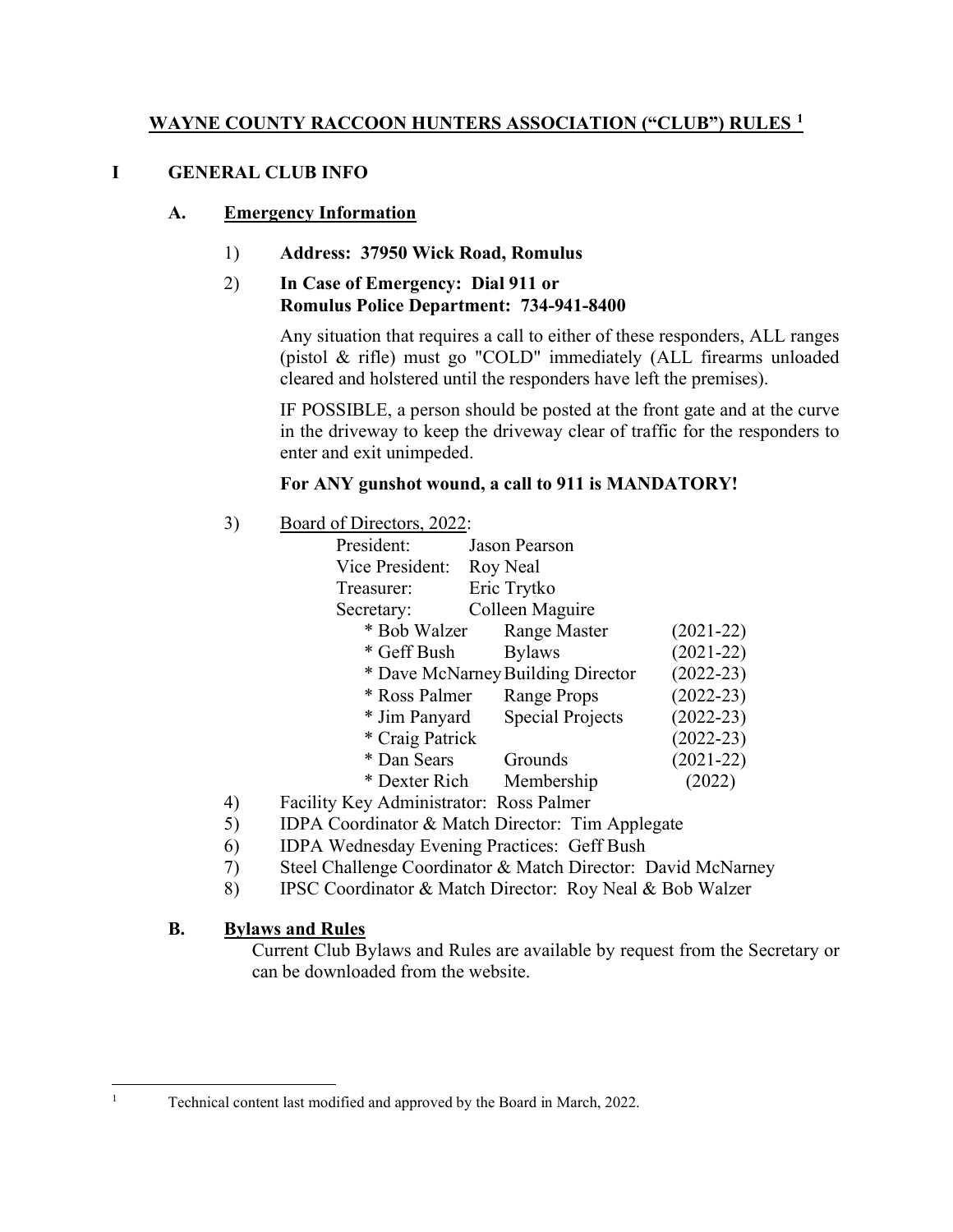# C. Board Meetings

- 1) Board meetings are held a minimum of 4 times a year and are open to all members. Meeting dates and times are posted on the club's calendar (typically, but not always, the first Monday of the month).
- 2) If a member has a specific proposal they wish to present to the Board, they should send an email to the Club Secretary (wcrhcmain@gmail.com) to be added to the agenda for the next available meeting, and then plan to attend that meeting.

# D. Property Lines

Club property consists of 11 acres, and the property lines are marked with "No Trespassing" and shooting range warning signs.

# E. Work Days

- 1) Per the Bylaws, Article 15, all Members are required to give 8 hours of time to the Club each calendar year, or pay an additional \$20 per hour fee in lieu thereof.
- 2) Work hour cards or sign-in sheets must be signed by the event director or a Board member.
- 3) Work hours can be accomplished by contributing time:
	- (a) performing maintenance and upkeep of Club grounds and buildings;
	- (b) participating at Club work days;<sup>2</sup>
	- (c) serving on the Board;
	- (d) acting as an RO/SO without shooting for free;
	- (e) participating at match set up (day prior to or morning of);
	- (f) match administration; and/or
	- (g) other work credit by authorization of the President or vote of the Board.

## F. New Member Package

- 1) Bylaws & Rules.
- 2) Per the Bylaws, Article 5, each application requires three sponsorship signatures. Only applicants that can display safe shooting skills and attitudes will be sponsored by current members in good standing.
- 3) All new members are subject to 1 year of probation.
- 4) A Safety Orientation Class must be completed before key(s) and membership card(s) are issued. Classes are scheduled once a month and posted on the Club calendar.

## G. Photo ID

1) Either two actual current passport-style photos must be supplied by each member each year, or a digital version is acceptable.

<sup>2</sup>

There are two regularly scheduled work days per year, one in the spring and one in the fall. There are occasions where pop-up work days/events get scheduled as well.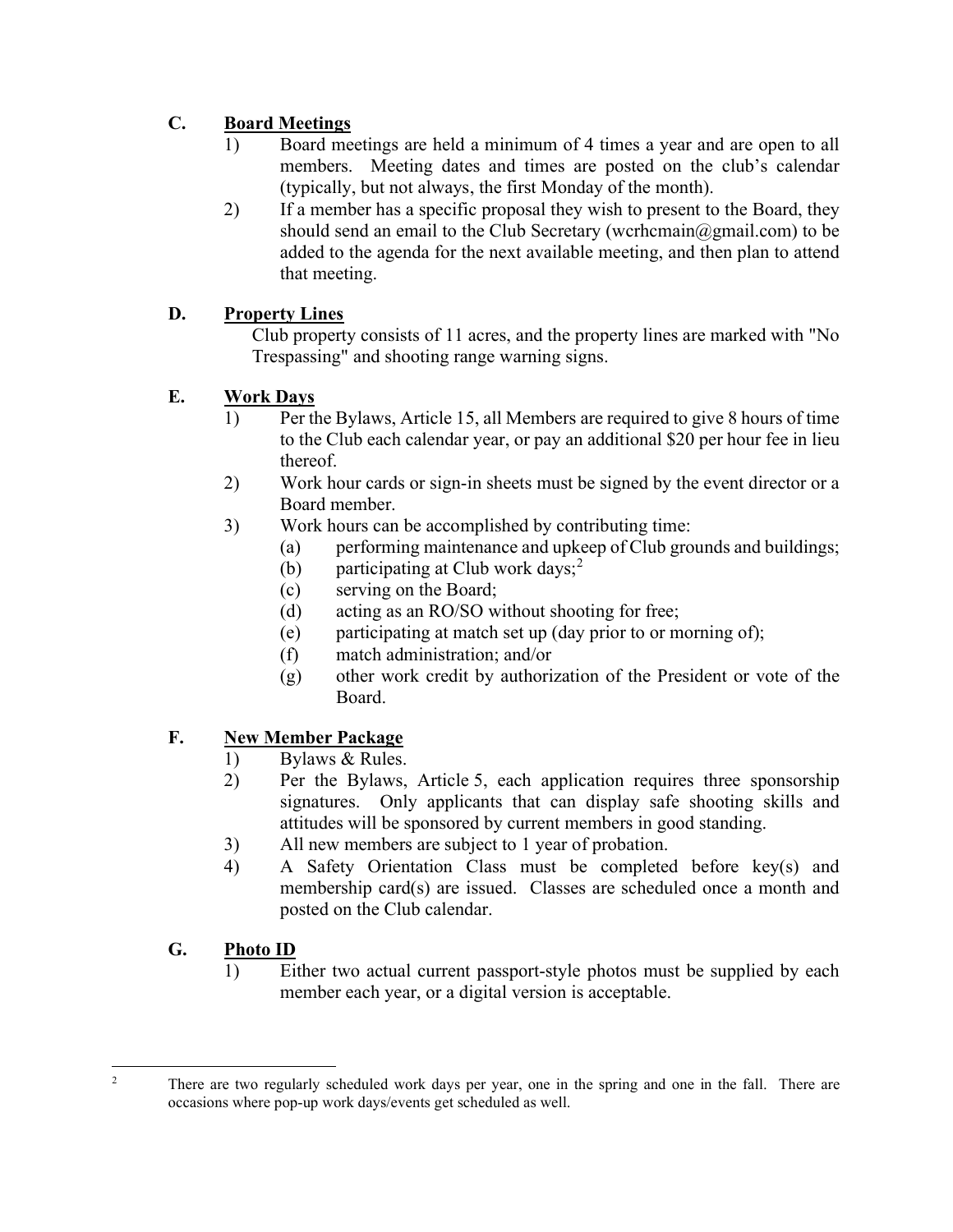2) The member's Club ID should be visible at all times while on the ranges, either on your person while on the property and/or shown at any member's request.

### H. Main Club House Use

- 1) Use by members, including commercial uses, must have prior approval from the Range Master.
- 2) Use of the facilities is subject to a per person fee of \$10/day for firearmrelated training. Fees for other uses to be determined.
- 3) The Club House is a NON-smoking area.

#### I. Range House Use

- 1) Use by members, including commercial uses, must have prior approval from the Range Master.
- 2) Use of the facilities is subject to a per person fee of \$10/day for firearmrelated training. Fees for other uses to be determined.
- 3) The Range House is a NON-smoking area.

#### J. Guests (Non-members)

Guests are expected to conduct themselves in a safe and responsible manner. Guests are the responsibility of the member. All guests must sign the Club release and waiver each time they enter. The guest sign-in sheet should be turned in when exiting the range.

#### K. Front Gate Protocol

As learned from an incident when responders were delayed in arriving and hearing that they were not aware of the lock box and location of the key needed for entry, it was determined that keeping the gates locked during range use is not in your best interests. You may keep the gate locked if you prefer, but it is no longer required. If you are the last one to leave the grounds at any time, be sure ALL gates are properly locked.

#### L. Club Keys

Part of your initial fees includes an \$80 key deposit. These keys are numbered and one key is assigned to each primary member. Upon termination, voluntary or otherwise, member must return all Club keys. Lost keys will require a complete re-keying of all locks and the cost will be the responsibility of the member who lost their keys. The fee for the first replacement key is \$100; the second replacement key is \$300; and the third is \$1,500 (the cost to re-key the locks and issue new keys to all members).

#### M. Lapsed Dues

Annual membership dues will be invoiced in advance of and can be paid at the January General Membership meeting. Members will be given a grace period until March 31st. Past this date, dues are considered to be lapsed and the member must either (i) reapply for membership, or (ii) return their key(s)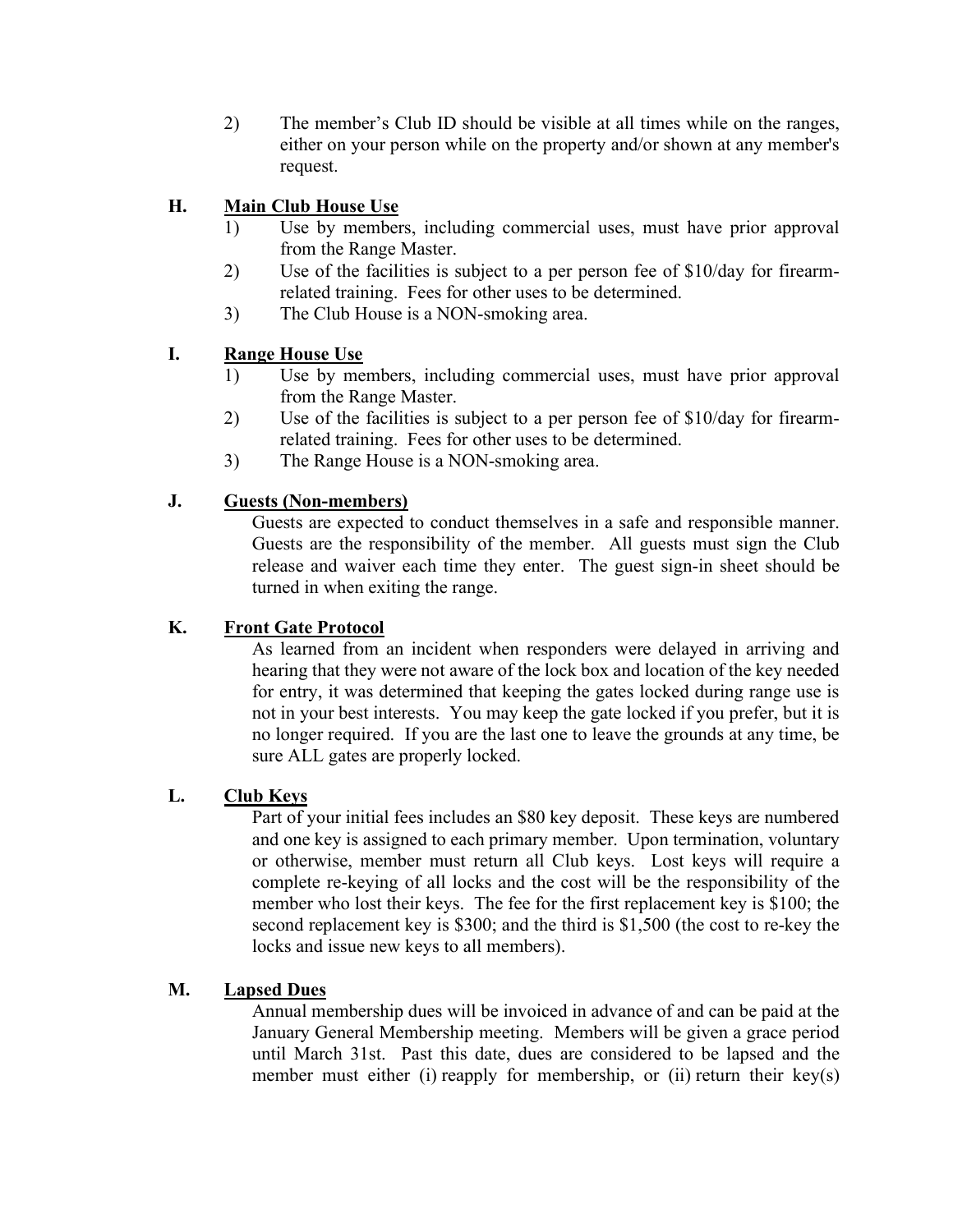immediately to the Club or face re-keying charges. Properly returned keys will warrant a refund of the key deposit, as long as your work hours have been met.

### N. Associate Memberships

- 1) Open only to spouse of member.
- 2) No additional fees, except an \$80 key deposit if an additional key is desired.
- 3) Per the Bylaws, Article 5, Associate Members must also complete a new member application requiring three member sponsorship signatures (other than spouse).
- 4) Passport quality photos are required with application.
- 5) Completion of the Safety Orientation Class.
- 6) Membership cards will be issued with the notation "Associate Member".
- 7) Primary and Associate members are allowed to bring 2 guests each.
- 8) Associate members do not vote.
- 9) Right of survivorship for remainder of the membership year should the Primary member pass away.

### O. Safety Orientation Class

The Safety Orientation Class will introduce members and applicants to the Club, its Bylaws and Rules. Part of the orientation will be in a classroom and part will be a tour of the grounds where specifics will be discussed. Applicants for membership are required to complete the Safety Orientation Class before the Club can issue membership card(s) and key(s).

#### P. Range Master

The Range Master is the coordinator of all activities that involve the use of the shooting ranges, Club House and/or Range House. This includes IDPA, USPSA and Steel Challenge sanctioned events, CPL classes, training classes, special events, etc. The Match Directors for IDPA, USPSA, Steel Challenge and other sanctioned events answer to the Range Master. The Range Master reviews, approves and assigns Match Directors for all shooting range-related events. The Range Master has the final say in who will run shooting programs at the Club. The Range Master schedules use of facilities and ranges for commercial use, and awards RO/SO perks. Special uses of the range(s) require prior written approval by the Range Master.

#### Q. Grounds Security

All members are expected to help police the grounds. Any person on Club grounds who cannot produce proper identification must be asked to leave immediately. If in doubt, contact a Club officer or call the Romulus Police in an emergency. Portions of the grounds are also under camera surveillance.

#### R. Sanctioned Match "Free Shoots"

- 1) IDPA/USPSA/Steel Challenge Practices: Act as RO/SO = free practice.
- 2) IDPA Practice Setup = free practice (same day only).
- 3) IDPA Match: Act as  $SO = pay$  only \$5.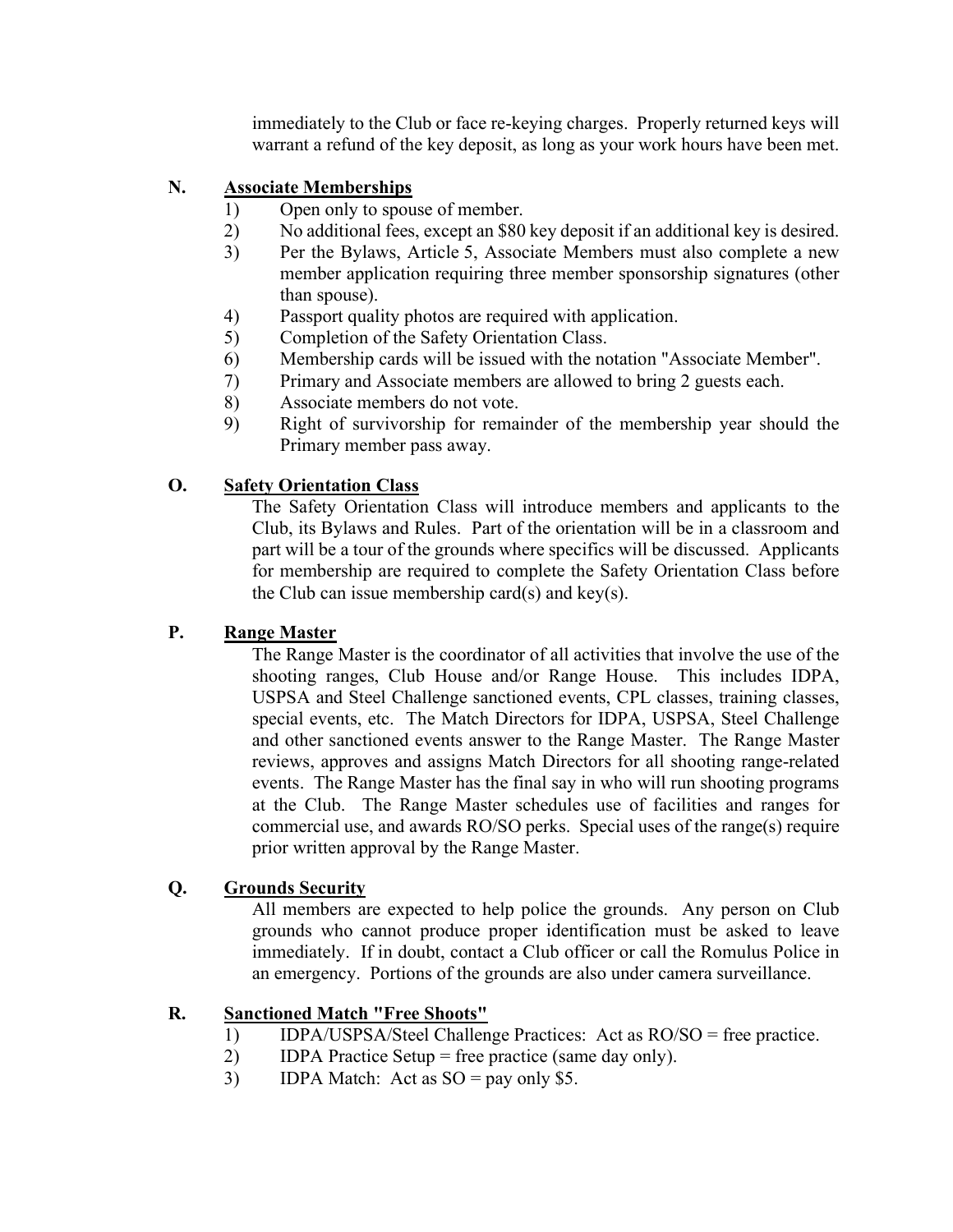- 4) USPSA Match: Attend setup and work as an RO = pay only \$5 USPSA classification fee. Work as match RO without helping at setup = discounted match fee.
- 5) Steel Challenge Match: Attend setup and work as an RO = pay only \$5 fee. Work as match RO without helping at setup = discounted match fee.

### S. Member Code of Conduct

When on Club property, all persons are expected to refrain from engaging in the following behavior under any circumstances:

- 1) Willful destruction of Club property and/or the personal belongings of any individual on Club property.
- 2) Theft of Club property or the personal belongings of any individual on Club property.
- 3) Intimidating, threatening, abusive or overly obnoxious behavior.
- 4) Repeated use of gross, lewd, profane, abusive and sexually explicit language or acts for any reason.
- 5) The use of language or display of behavior that would be discriminatory in nature, specifically directed toward or at another individual, while on Club property.
- 6) Fighting, wrestling or the use of physical force that would or could cause bodily harm to any individual.
- 7) Use and/or distribution of illegal drugs while on Club property.
- 8) Consumption of alcohol before or during the use of firearms.
- 9) Guests of Members are also responsible for the adherence to these rules while on Club property, and it is the Member's responsibility to ensure compliance by their guests. Members will be held responsible and subject to penalty and/or Board discipline.
- 10) Any and all individuals will strictly adhere to all safety and firearm rules while on Club property. Infractions of the above should be reported directly to a Club Officer or the Board of Directors. Discipline up to and including termination may be enforced.
- 11) Treat people like you would like to be treated.

## T. Progressive Discipline Program

- The Progressive Discipline Program ("PDP") provides direction regarding the correction of improper behavior and focuses on Club Bylaws and Rules. The PDP is designed to provide every member with objective, consistent and equitable treatment when faced with an issue or violation of the Bylaws or Rules. Multiple levels of progressive discipline help discourage repeat offenses by members.
- Each member is responsible for following the Bylaws and Rules. If a member disagrees with a Bylaw or Rule, he/she should express this disagreement at a Board meeting following the proper procedure. However, all members are expected to comply with the disputed Bylaw or Rule until the disagreement is resolved, concluded and/or the disputed Bylaw or Rule is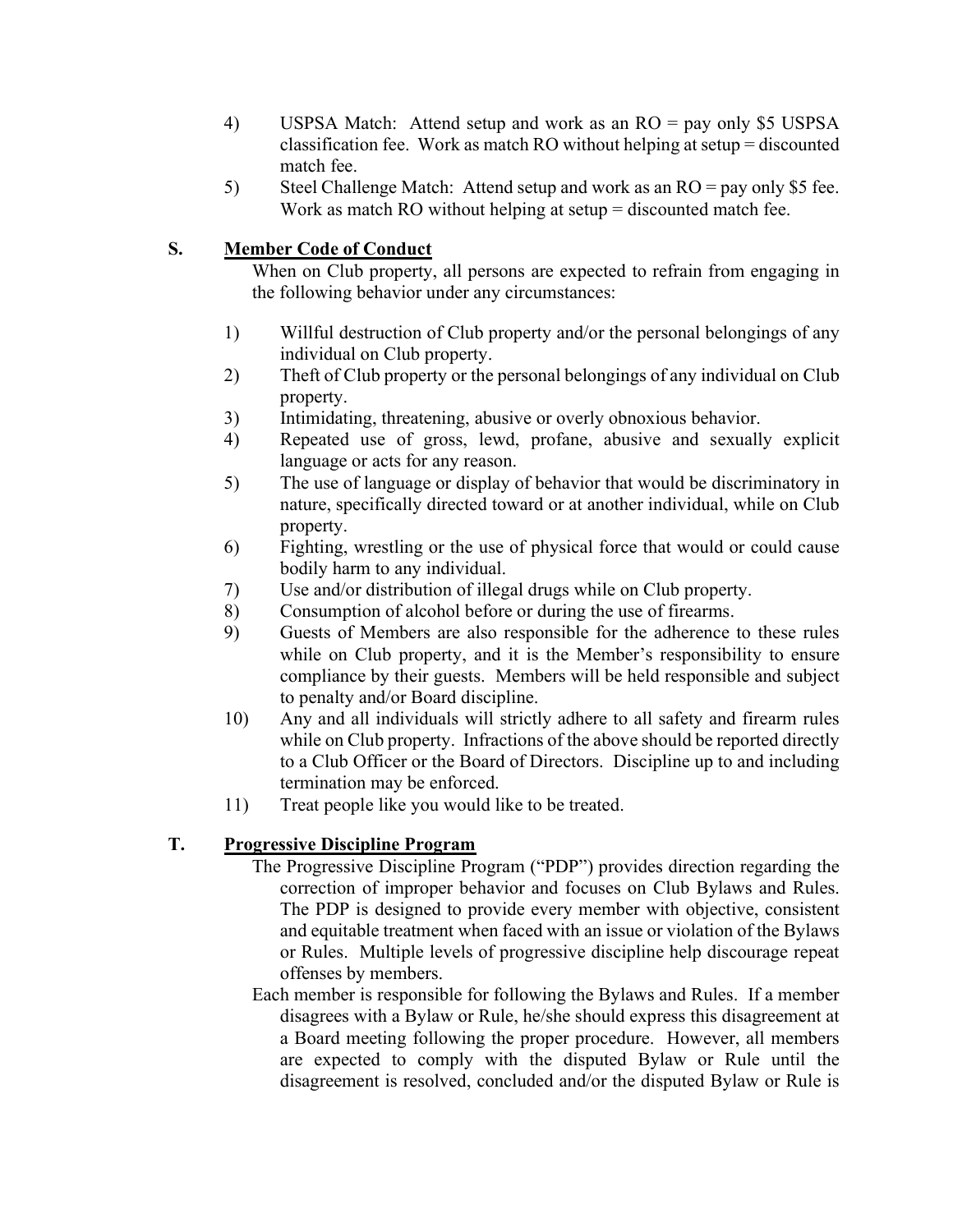changed. Every complaint, question, problem or suggestion will be considered and answered by the Board.

- Written Warning (Documented) Extension of probation for a full year if the member is still within the probationary period. For all other members, documentation goes on file.
- Second Written Warning (Documented) Member must appear before the Board at the next Board meeting. A 6-month probationary period will be issued.
- Final Warning (Documented) Member must appear before the Board at the next Board meeting. A minimum 1-year probationary period will be issued with the possibility of additional penalties, up to and including termination of membership per the Club Bylaws.
- Serious and severe violations of the Bylaws and Rules may bypass the standard PDP steps and can be considered a final warning. A final warning may be combined with a suspension of the Member from the Club pending an investigation by the Board. In some instances, the disciplined Member may be required to repeat the Safety Orientation Class.

### II GENERAL RANGE INFORMATION (Pistol and Rifle Ranges)

### A. Hours of Use

The ranges are available for member use 7 days a week from 10am to 8pm or dusk, whichever occurs first. The ranges are, however, closed at certain times for match set-up and sanctioned matches and will be noted on the Club's calendar.

#### B. Safety

- 1) Use good judgment and exercise common sense.
- 2) The ranges are considered "COLD". All firearms brought onto the ranges must be unloaded. CPL unload/load tables are provided outside the ranges for your use. This table is only for the unloading or loading of your carry firearm. It is not available for dry fire practice. Muzzles must always be pointed at the berm behind this table.
- 3) Firearm "Safe Areas" are available inside the range gates. There is to be NO handling of ammunition (loose, boxed or in a magazine, speed loader or clip) in this area. These "Safe Areas" are for the preparation of your already unloaded firearm, belt/ holster and empty magazines. Muzzles must be pointed in a safe direction during handling. Range buildings are NOT Safe Areas.

## C. Clean up

- 1) Pick up all your trash, including brass. Pull all paper or cardboard targets off the target stands and place in steel burn barrels along with all other burnable garbage. There are trash receptacles available for regular trash.
- 2) Move all plastic barrels, props, target stands, etc. to the sides of bays.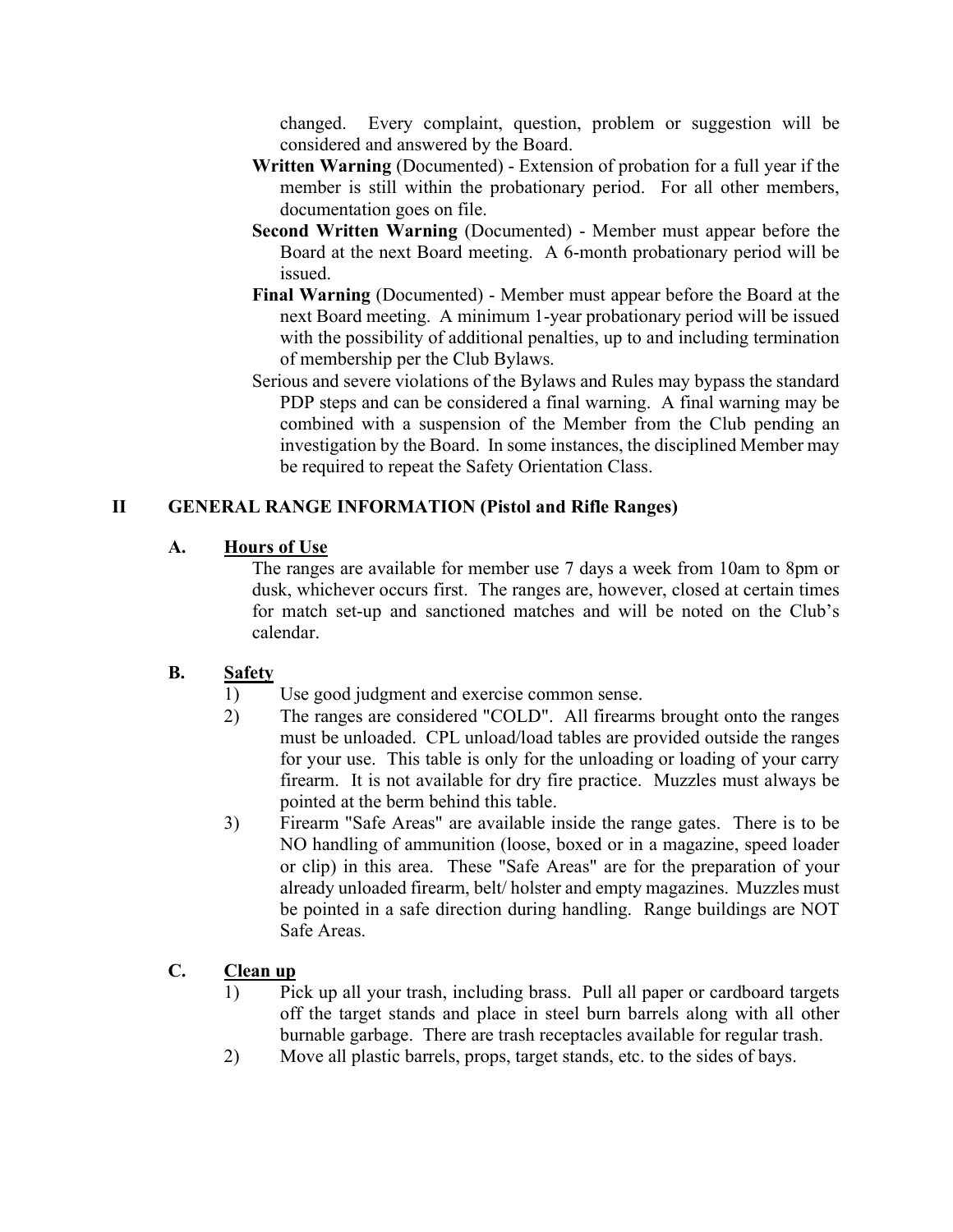# D. Sign-in Sheets

1) Members and non-members must sign in and out when using the ranges. The sign-in sheets will be located inside the vestibule of the club house and outside of the range house near the sign-in window. Sign-in sheets should be held until you are leaving the property. Note the time you are signing out and drop the sheet(s) into the box.

# E. Full Auto

1) Full automatic fire or simulated automatic fire through the use of a bump fire kit or any other device(s) are prohibited without prior Range Master approval.

# F. Guests and Group Uses

- 1) Primary and Associate members are allowed to have two guests each accompany them on the range. Exceptions exist for recognized RO/SO's.
- 2) Any other use of the range by members, including commercial uses, must have prior approval from the Range Master. Use of the range is subject to a per person fee of \$10/day. Fee is inclusive for use of both range and buildings.
- 3) Members are responsible for all actions of their guests and guests must be under the direct supervision of the Member at all times. Only one active shooter is allowed in a bay.

# G. Other Range Rules

- 1) Tracer, incendiary rounds or exploding targets are prohibited.
- 2) Alcohol and any drugs are not allowed on the shooting ranges and no one under the influence of either may handle a firearm for any reason while anywhere on Club property. Violation of this policy will result in immediate termination of membership.

## H. Range Liability Release Waiver

1) All Members, guests, participants and spectators of any shooting activity are required to sign the Waiver, copies of which are located in the range house. Anyone on Club property who has not signed the Waiver is trespassing and should immediately leave the premises.

## I. Safety Officer (SO) and Range Officer (RO) Perks

- 1) Minimum Qualifications:
	- (a) Club Members in good standing. Minimum 1 year.
	- (b) IDPA certified Safety Officer or USPSA certified Range Officer, whose membership and SO/RO credentials are up to date with the issuing body (IDPA/USPSA).
	- (c) Applicant must have served as a primary SO/RO at a Club match or practice a minimum of 3 times within the preceding 12 months.
	- (d) Submit application to the Range Master.
	- (e) The Range Master has final approval of any applicant.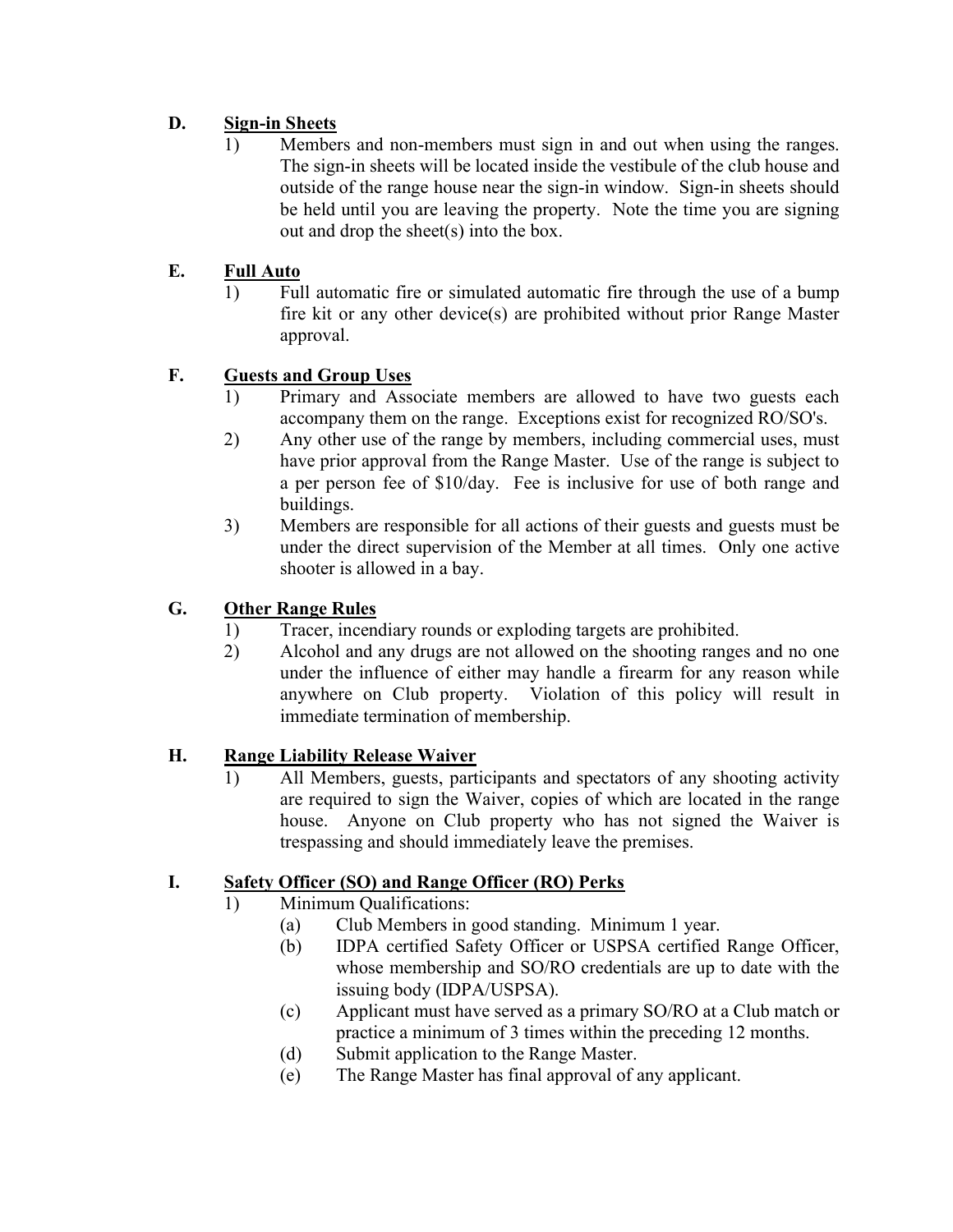- 2) Granted access keys to Pistol Range House & Range Garage with acceptance of key holder agreement.
- 3) Permitted to have three guests on the range. Although only one active shooter is allowed in the bay.
- 4) Through access to the garage, SO/RO's are welcome to use any previously used cardboard targets as well as any unboxed and loose pasters (in strips only - not in rolls) from the provided box.
- 5) Excluded from Rifle Range requirement to have separate RO/SO oversight.
- 6) May move while shooting pistols and shotguns. May also supervise movement of a guest using accepted SO/RO practices.
- 7) May also supervise "duels" of two other shooters on the plate racks or dueling trees using accepted SO/RO practices.
- 8) SO/RO perks are valid for one-year only and must be reapplied for the following year.

#### J. Berms

No targets are to be located more than half way up the berms, or such that the angle of the shot into any part of the target would hit more than half way up the berms. Muzzle limit signs are posted in each bay and should NOT be used as targets.

#### K. Burn Barrels

- 1) For all your burnable trash. Clean up after yourself.
- 2) Only Board members, Match Directors or Certified & Range Master recognized SO/RO's may set the burn barrels on fire.

#### III PISTOL RANGE INFORMATION (east bays 1-9, west bays 10-12)

#### A. Restricted Usage

- 1) The east bays (#1-9) are closed on match days. The east bays are also closed the day before a match day for set-up: 4pm on Fridays for IDPA matches and 1pm on Saturdays for USPSA matches. See the calendar on the website for details and other closings.
- 2) There is a MANDATORY cease fire from 4:30pm-6:00pm on Wednesdays for IDPA practice nights for range setup and safety briefing.
- 3) The west bays (#10-12) are for use in sanctioned events only. These bays are not open for general use. Since the rifle range uses the west end of these bays, rifle range takes precedence, except for sanctioned bay uses.

#### B. Safety

- 1) One active shooter in a bay. See also, SO/RO perks.
- 2) No shooting from the center aisle into a bay.
- 3) All uncased firearms (including dummy or toy guns) must be within the bay walls (bay limit signs are posted) & pointed down range. No uncased firearms are allowed in the center aisle. Small tables have been built for each bay for this purpose. The small tables should be moved back into the bay if they have been moved out before any firearms can be uncased.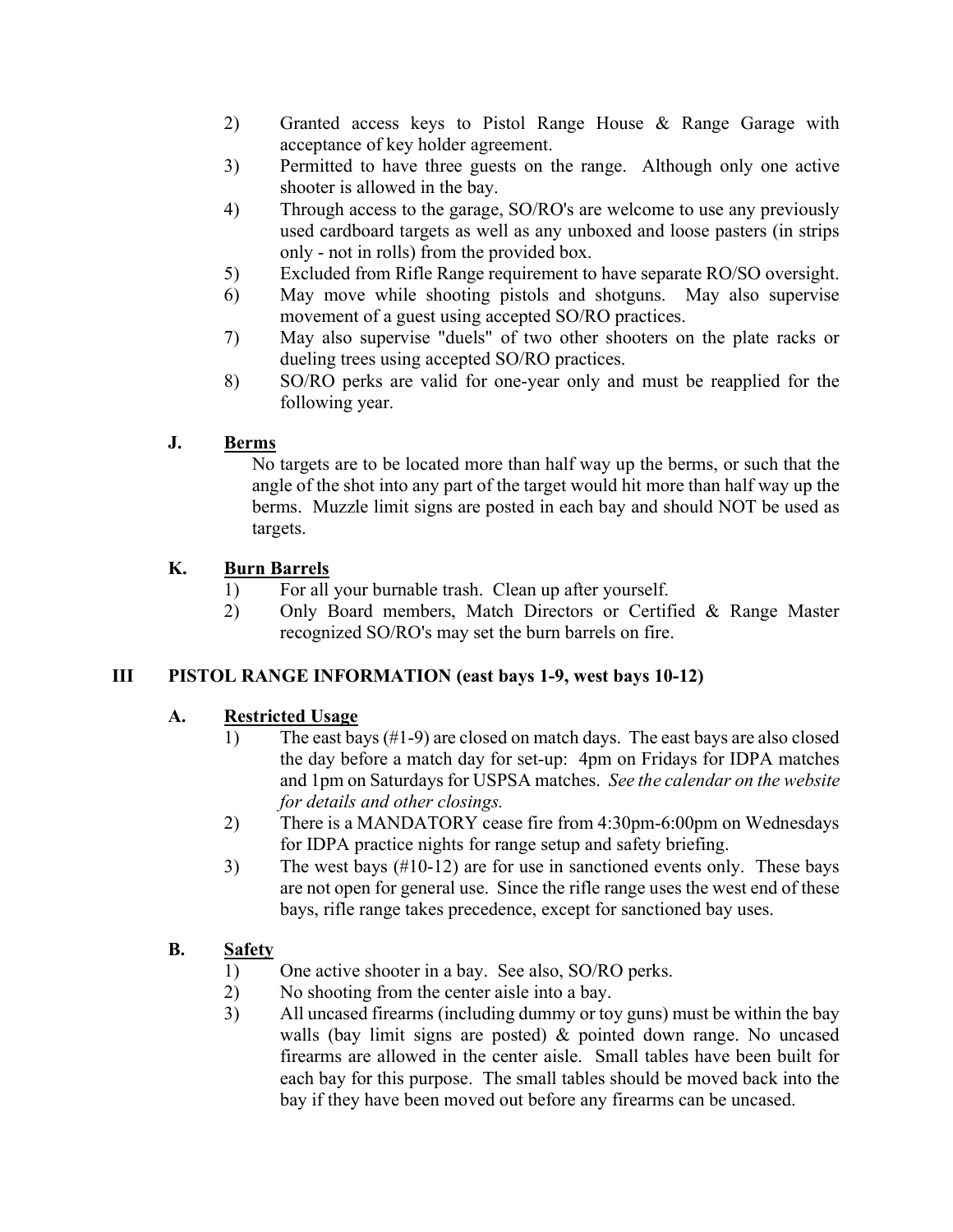# C. Authorized Targets

- 1) Paper/Cardboard
	- (a) May only be mounted to approved target stands.
	- (b) Must be removed from stands and either taken home or thrown in burn barrels.
- 2) Steel
	- (a) May only be shot with non-Magnum caliber handgun ammo through a handgun, pistol-caliber rifles or shotguns using 2 3/4" non-Magnum target loads with lead shot #6 or smaller diameter.
	- (b) The minimum distance to shoot at any steel target is 10 yards (USPSA sanctioned events only allow 7 yards).
	- (c) Steel targets may NOT be braced or adjusted so as to keep them from falling or pivoting when hit.
	- (d) Plate Racks, Dueling Tree and Texas Star. All steel rules listed above apply, except no shotgun shells may be used.
- 3) Other

Other targets may be used with the prior authorization of the Range Master. Clay pigeons are not allowed on the ranges.

## D. Props & Barrels

- 1) Walls, doors, barricades, plastic & metal barrels and other range props are not to be shot.
- 2) If you move it, drag it back to the side of the bay when finished.
- 3) Barrels are not target stands and are not to be shot!

## E. Allowed Firearms

- 1) Pistols
	- (a) Non-rifle caliber only.
- 2) Shotguns
	- (a) 2 3/4" non-Magnum target loads with lead shot #6 or smaller diameter.
	- (b) May be used on steel poppers, 10-yard minimum distance.
	- (c) No moving allowed. Exceptions apply (see, RO/SO perks).
	- (d) Target placement must ensure that no shot leaves the range.
- 3) Pistol Caliber Rifles
	- (a) Rimfire and non-Magnum pistol caliber rifles (see list) may be used utilizing the pistol rules and ranges.
	- (b) NOTE: The use of bays 4-5 for center fire rifles is no longer allowed.
	- (c) No moving allowed. Exceptions apply (see RO/SO perks).
	- (d) Centerfire rifles and rifle-caliber pistol may no longer be used on the pistol ranges except with special permission. See rifle range rules.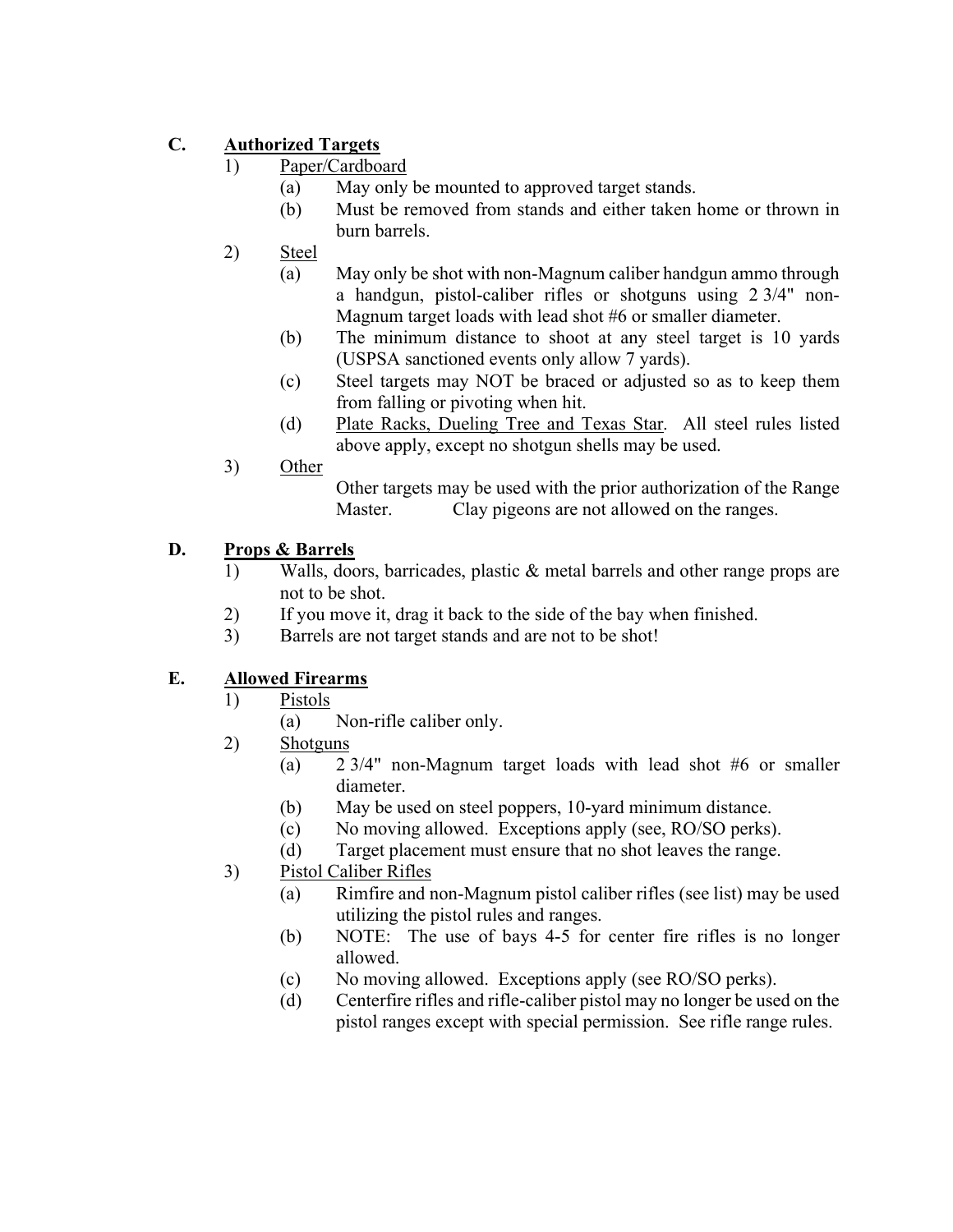# F. Holsters

Club events and practices are governed by IDPA and USPSA rules w/respect to allowable/permissible holsters, with one exception. Inside-the-waistband appendix holsters will not be allowed at any match/sanctioned events, including practices. Individual members may use them on their own time at their own risk. Class instructors will be interviewed individually regarding their intentions of teaching use of inside-the-waistband appendix holsters.

## G. Plate Racks

1) Plate racks are to remain on bay 8, unless the bay is needed for a match or special event. After the match or special event, the racks are to be returned to their proper place within bay 8 during clean up.

### IV RIFLE RANGE RULES

- A. Moving and shooting is NOT allowed. Shooting will be done from a stationary position on the bench rest only.
- B. Chamber flags are required to be installed in an empty chamber anytime a firearm is left in the open position and unattended for any reason. Muzzle pointed down range.
- C. Ceasefire should be called approximately every 20-30 minutes to allow for checking of targets and for new arrivals to circulate in and hang new targets.
- D. Ceasefires can be called by any active shooter, Safety Officer or the Range Master. The red signal flag will be displayed and ceasefire called. After all active shooters have acknowledged the ceasefire, chamber flags inserted, and all persons are behind the safety line, only then can anyone go down range. During a ceasefire, no one is allowed near the benches or any firearm for any reason.
- E. To end a ceasefire, the range must be clear, all shooters accounted for and the command "Range is going Hot" is shouted. If the range is clear, remove the red signal device and shooting can resume.
	- \*\* For safety sake, DO NOT venture into the pistol bays at any time. Remain visible to the benches at all times. \*\*
- F. Handling of firearms is allowed only at the benches or in a safe area. Bagging and unbagging of firearms is to be done on the bench with the muzzle pointed down range.
- G. There is to be NO handling of ammo in the safe areas. Boxed, in a magazine, speed loader, stripper clip or loose, it doesn't matter - ammo is ammo.
- H. Paper or cardboard targets only.
- I. When finished shooting, remove your targets and take with you or dispose of them in a burn barrel. Pick up your brass. Clean up after yourself.
- **J.** If the line is full and another shooter arrives, please limit yourself to a maximum of 40 minutes to allow others time. Switch off, rotate, be courteous.
- K. Only one uncased/unbagged firearm on a bench at a time.
- L. Use of the rifle range is limited to those members who have completed the Safety Orientation Class for the Club and for the rifle range itself.
- M. Closed on match set-up days and match days that involve use of pistol bays 10, 11 or 12. This would include all USPSA match dates, some special events (2-gun,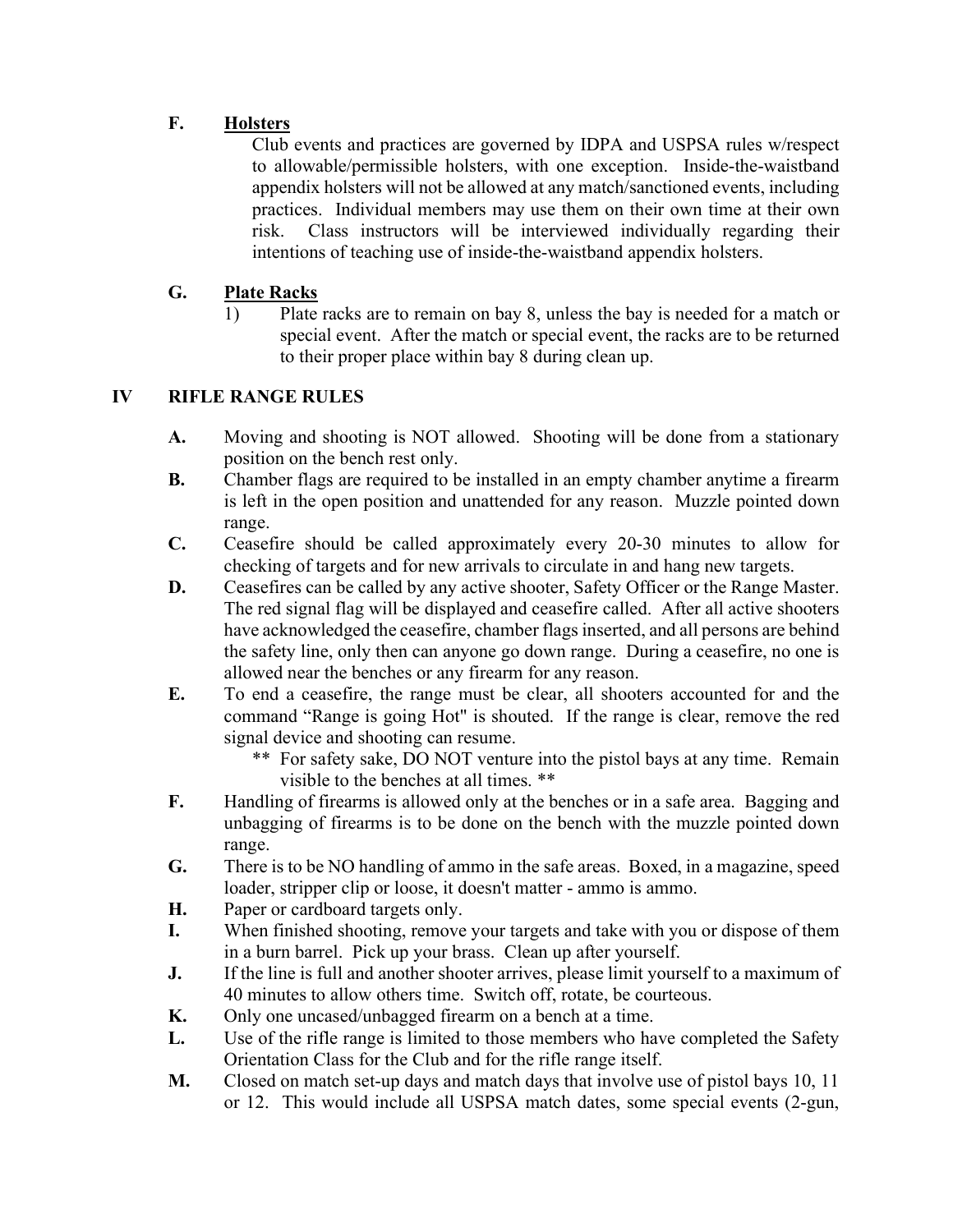etc.) and other scheduled events. These closures should be noted on the Club calendar and posted to the website.

- N. Muzzles must remain below baffle while shooting.
- O. All targets must be placed so that any rounds hitting the target impact the berm in the designated area. Minimum target distance is 25 yards.
- P. One active shooter per Member. Guests may not shoot concurrently on another bench.

### V ORGANIZED SHOOTING EVENTS & SPECIAL RANGE USES

- A. All organized shooting events require prior written approval by the Range Master. The organized event proposal must list the event Match Director. The approved Match Director must be present for the event. The Match Director will be responsible for the safe operation of the event and be the final arbiter for any issues that arise during the operation of the event (except as defined by a controlling sanctioning body). The Match Director is also responsible for assuring that participants and spectators follow all range and Club rules.
- B. All fees collected and receipts for necessary expenditures for an event are to be deposited and filed according to current Club policy.
- C. All persons who wish to enter the ranges are required to sign a liability release waiver prior to entering. No waiver, no entrance.
- D. All persons granted access to the ranges must wear proper eye and hearing protection at all times while on the ranges.
- E. Special range uses by an individual(s) requires prior written approval by the Range Master.

#### VI OTHER INFORMATION

#### A. Key Authorization

- 1) Main Gate All Members in good standing.
- 2) Clubhouse Board, RM, event directors, all Members in good standing.
- 3) Pistol Range House Board, RM, event directors, authorized RO/SO's.
- 4) Pistol Range Garage Board, RM, event directors, authorized RO/SO's.
- 5) Pistol Range Equipment Cabinets Board, RM, event directors.
- 6) Pistol Gate Secondary Lock & Leg Boxes Board, RM, event directors, authorized RO/SO's.
- These rules are subject to change by a vote of the Board.
- Suggested changes or additions can be sent to the Club Secretary for consideration by the Board.
- The most current version of these Rules are posted on the Wayne County Raccoon Hunters Association website - www.raccoonhunters.org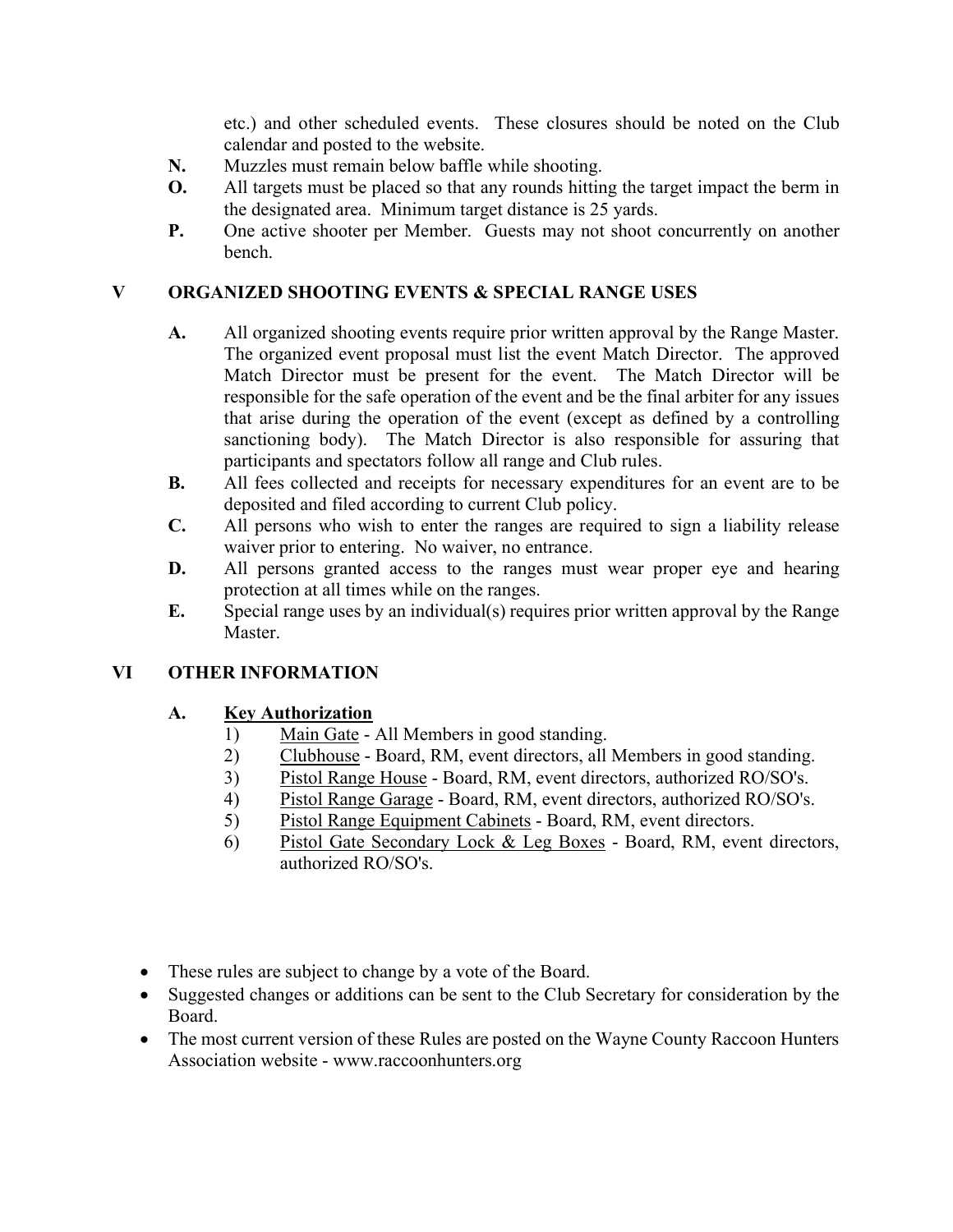| <b>Pistol Calibers - Allowed</b>                                                                                                                                                           | <b>Rifle Calibers - Allowed</b>                                                                                                                                                                                                | Pistol, Pistol-Caliber Rifles & Shot<br><b>Shells Allowed to Engage Steel Targets</b>                                                                                                                                                                                                                              |
|--------------------------------------------------------------------------------------------------------------------------------------------------------------------------------------------|--------------------------------------------------------------------------------------------------------------------------------------------------------------------------------------------------------------------------------|--------------------------------------------------------------------------------------------------------------------------------------------------------------------------------------------------------------------------------------------------------------------------------------------------------------------|
|                                                                                                                                                                                            |                                                                                                                                                                                                                                |                                                                                                                                                                                                                                                                                                                    |
| Any straight-walled pistol<br>cartridge not exceeding .45<br>caliber<br><b>Bottle Neck Cartridges:</b><br>.400 CorBon<br>.357 Sig.<br>7.62x25 Tokarev<br>7.63x25 Mauser<br>$7.65x21$ Luger | All rifle cartridges .45 caliber<br>and smaller on the dedicated<br>rifle range.<br>.50 Beowolf<br>All rifle cartridge pistols fall<br>under the rifle rules and may<br>only be used on the rifle                              | <b>Pistol Calibers:</b><br><b>17 HMR</b><br>.22 rimfire :short, long, long rifle<br>.22 rimfire magnum<br>$.25$ ACP<br>7.62x25 (Tokarev)<br>.32 ACP<br>.32-30 WCF<br>.380ACP<br>9x18 Makarov                                                                                                                       |
| Pistols chambering shot<br>shells fall under the range<br>shotgun use rules.<br>Rifle caliber pistols fall under                                                                           | range.                                                                                                                                                                                                                         | 9x19 (Luger, Parabellum)<br>$9x23$ (38 Super)<br>.357 Magnum (sanctioned events only)<br>.357 SIG<br>.38 Special<br>.40 S&W                                                                                                                                                                                        |
| the rifle cartridge use rules.                                                                                                                                                             | <b>Shotguns - Pistol Bays</b>                                                                                                                                                                                                  | 10mm (sanctioned events only)                                                                                                                                                                                                                                                                                      |
|                                                                                                                                                                                            | All gauges, restrictions are:<br>2 3/4" non-magnum target<br>loads with lead shot #6 or<br>smaller diameter.<br>Slugs fall under rifle range<br>rules.<br>Shot diameters larger than $#6$<br>require Range Master<br>approval. | .41 Special (sanctioned events only)<br>.44 Special (sanctioned events only)<br>.45 ACP<br>.45 GAP<br><b>Pistol Caliber Rifles:</b><br>.17 HMR<br>.22 rimfire :short, long, long rifle<br>.22 rimfire magnum<br>9x19 (Luger, Parabellum)<br>.40 S&W<br>.45 ACP<br>.45 GAP<br>Above rifles fall under pistol rules. |
|                                                                                                                                                                                            | <b>Black Powder - Allowed</b>                                                                                                                                                                                                  | Shot shells:<br>2 3/4" non-magnum target loads with lead                                                                                                                                                                                                                                                           |
|                                                                                                                                                                                            | Pistols follow pistol rules.                                                                                                                                                                                                   | shot #6 or smaller diameter.                                                                                                                                                                                                                                                                                       |
|                                                                                                                                                                                            | Rifles follow rifle rules.                                                                                                                                                                                                     | Poppers only.                                                                                                                                                                                                                                                                                                      |
|                                                                                                                                                                                            | Pistols with lead bullets and<br>30 grains of black powder or<br>less can use steel targets.                                                                                                                                   | Shot shells cannot be used on plate racks,<br>Dueling tree or Texas Star.                                                                                                                                                                                                                                          |

This list is inclusive. Calibers not listed here are subject to periodic review and revision. Suggestions may be submitted to the Club Secretary or to the Range Master for consideration.